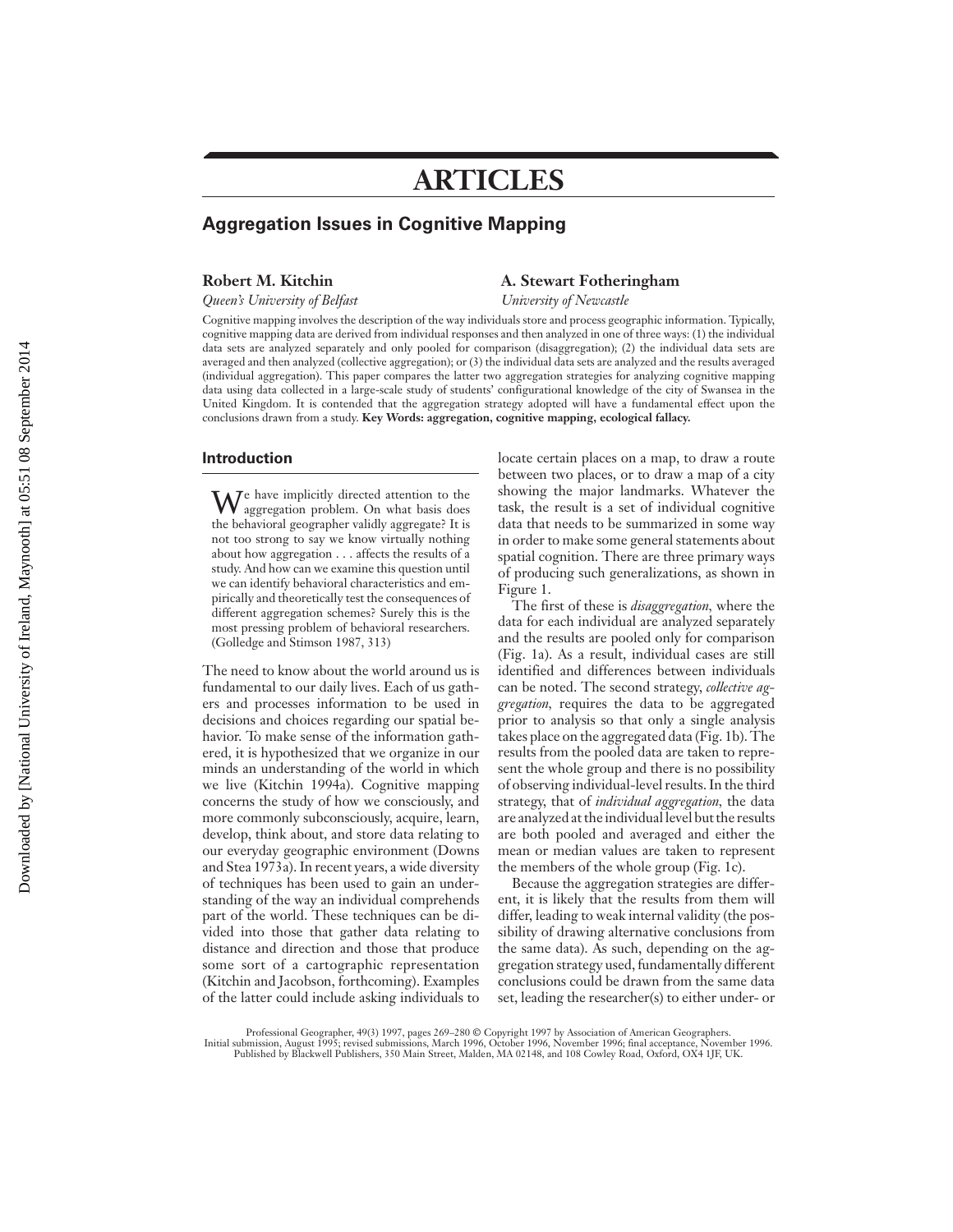

**Figure 1:** Strategies of analysis.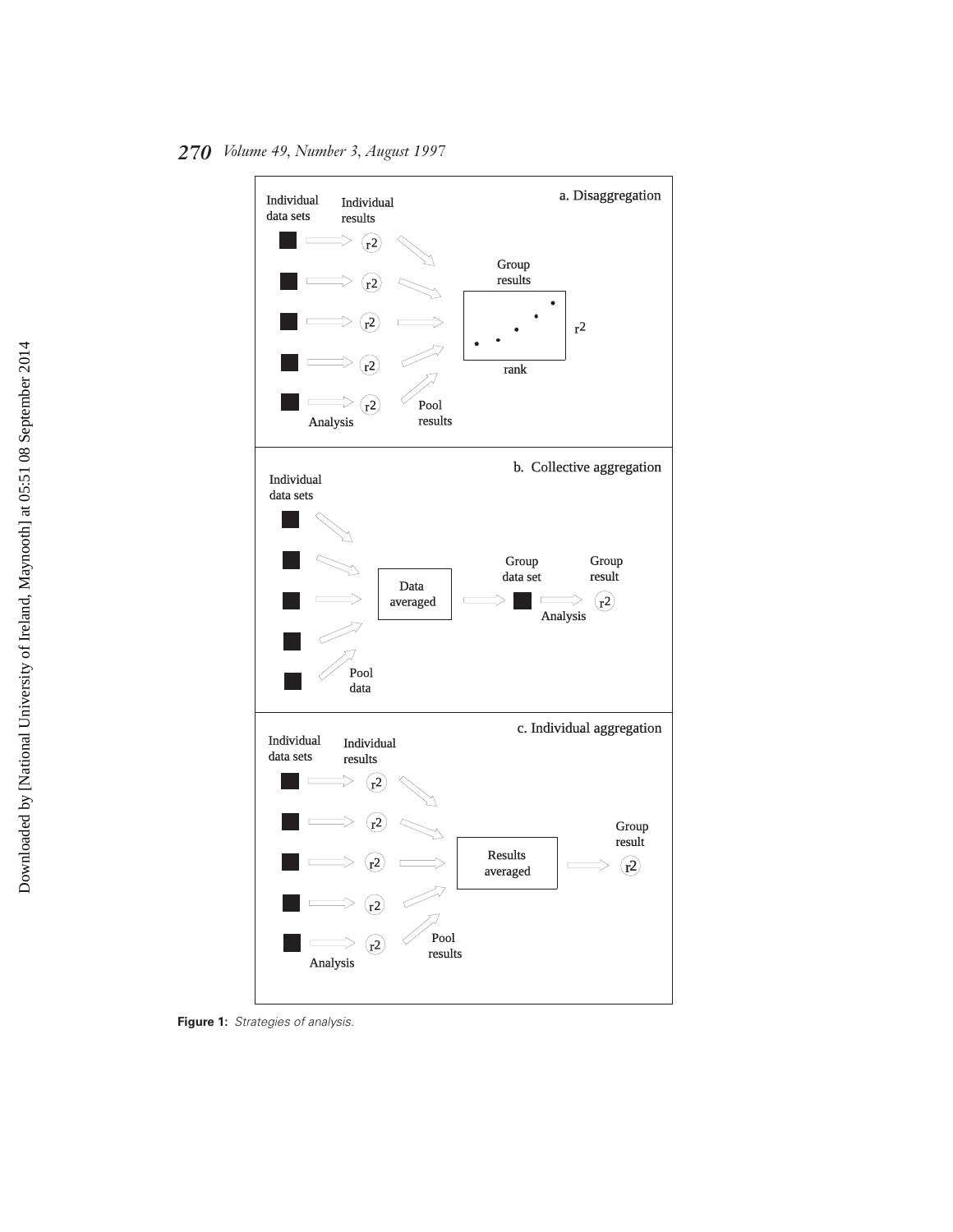overestimate the cognitive map knowledge of a group of individuals. The effect has been noted by Ewing (1981), but there has been no largescale examination of this issue. This paper compares the results of aggregating individual cognitive mapping data using both aggregation strategies described above, critically appraising their usefulness in analyzing cognitive mapping data sets.

# **Aggregation Strategies for Cognitive Mapping Data**

While it has long been recognized that the results of any spatial analysis using aggregatelevel data will be sensitive to the definition of the areal units for which the data are reported (Gehlke and Biehl 1934; Neprash 1934), there has been a recent resurgence of interest in this topic (Openshaw 1983; Fotheringham and Wong 1991; and Fotheringham et al. 1995). These studies examine the sensitivity of analytical results to modifications in the way areal units are defined and typically show that different conclusions can be drawn from the same data when they are aggregated either to different levels (a scale effect) or in different zones at the same scale (the zoning effect). This paper has a different emphasis in that it examines the sensitivity of cognitive mapping results to *the method* of aggregation. In this paper we examine two different ways in which individual responses might be aggregated, defined in Figures 1b and 1c, in order to identify generalities regarding spatial cognition.

There is evidence to suggest that the issue of aggregation is especially important in cognitive studies. Bryant (1984, 43), for example, concluded that there is "little evidence . . . to suggest . . . a unified mental representation of the geographical environment," suggesting that although individuals may experience the same social and physical characteristics, large differences in cognitive map knowledge still exist between respondents. Aggregation, therefore, is likely to mask the true cognitive map knowledge of individuals. Thus, Lloyd (1989, 123) suggests that "averaging coordinate data for individual subjects to determine the characteristics of typical individual cognitive maps may not accurately represent either the severity or character of distortions in such maps." Harman and Betak

(1976) argued that this is because the evidence that groups share the same socioeconomic, ethnic, or familiarity characteristics is circumstantial and does not mean that groups share the same cognitive structures. They further argued (Harman and Betak 1976, 14) that "there is a real need to reexamine . . . the extent to which it is meaningful to aggregate across individual differences."

Alternatively, Gould (1975) argued that individual responses are not particularly meaningful except at a highly personal level, and it is only through aggregation that distinct, interpretable patterns emerge. He supplemented this (Gould 1976) by arguing that an understanding of the individual's spatial behavior does not give a comprehensive understanding of how a group of individuals act as a system, when we so obviously share the same spatial behavior patterns. Downs and Stea (1973b) contended that individuals within a group can be aggregated because the spatial environment experienced contains many regular and recurrent features with spatial behavior patterns of individuals displaying similar origins, destinations, and frequency of movement. Additionally, they argued that people share common information, processing capabilities, and strategies. These capabilities are associated with innate, physiological parameters of human information processing, while the common strategies are learned methods of coping with the environment. Thus people experience the environment in similar ways, using common experiential models of geographic space.

To date, most cognitive mapping data have been analyzed using the collective aggregation strategy (Magana et al. 1981; Golledge et al. 1985; Lloyd 1989). Little use has been made of the individual aggregation method, although this is not surprising given that both analytical behavioral geography and environmental psychology are "positivistic" in nature. Certainly, until recent developments in computing power it would have been unrealistic to analyze the data at an individual scale due to logistical constraints. However, it is now possible to quickly and efficiently analyze large numbers of individual data sets. It is therefore the intention of this study to determine whether there are likely to be sufficient differences in the conclusions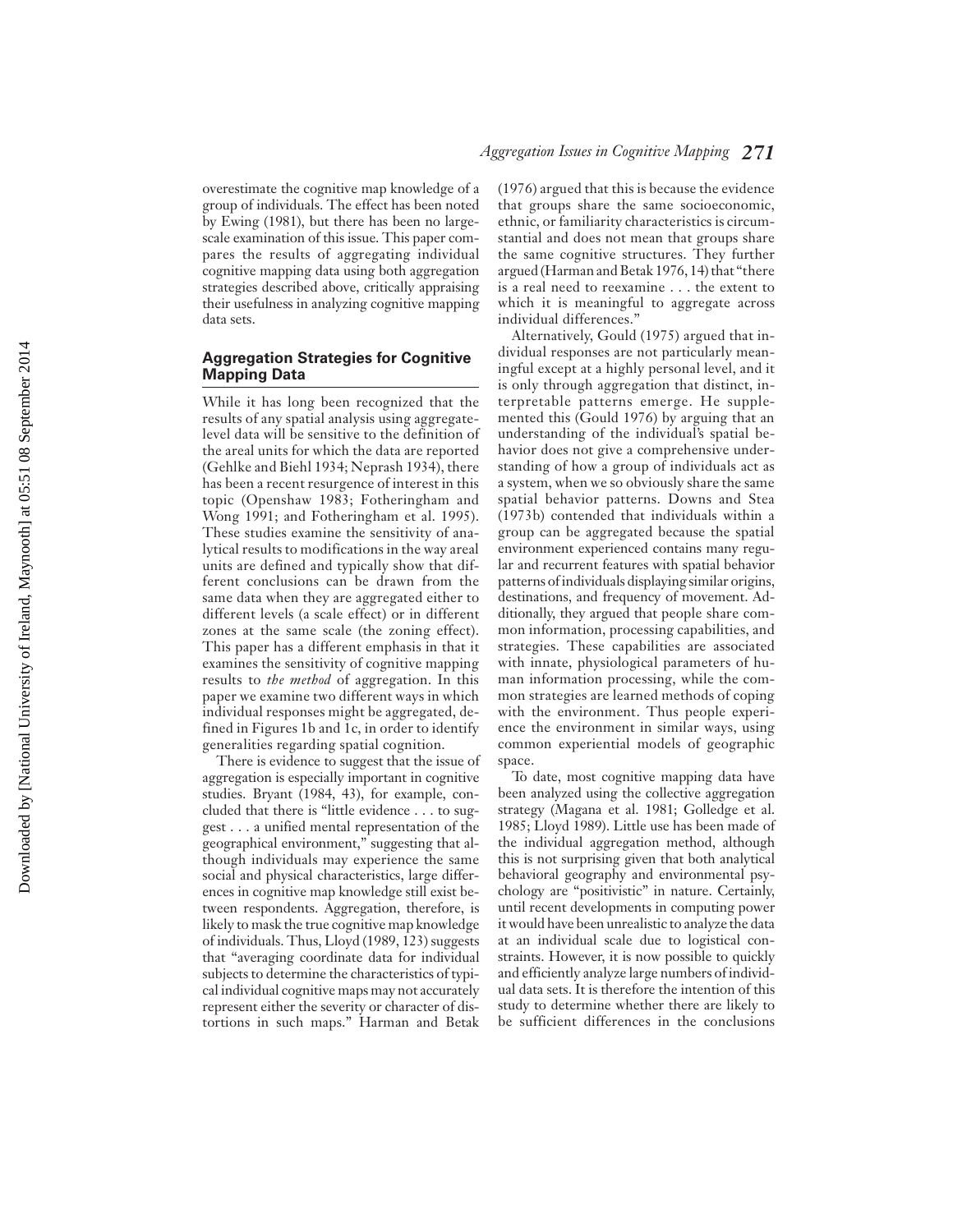drawn from these two aggregation strategies and to comment critically on their respective advantages and disadvantages.

# **The Experimental Data**

The data used were collected as part of a larger study assessing 170 students' configurational knowledge of the Swansea region in the United Kingdom. In this larger study, students were divided into 6 groups who each completed 4 tests from a total of 13 tests. In all, 52 students were asked to locate 25 places in the region using two different spatial cued response (SCR) tests (Fig. 2). In the first (SCR1), 19 students were given only the locations of the Geography Department at the University of Wales Swansea and the bus station to guide their placements. In the second (SCR2), 33 students were also given the coastline to guide their responses. Given that respondents were matched for educational ability and familiarity (all had been resident in Swansea for 9-10 weeks), one might expect the responses to be more accurate in the second test where more spatial information was provided.

To fully explore any potential aggregation effects caused by the aggregation strategy used, the two sets of experimental data (SCR1 and SCR2) were analyzed at four different levels. The resulting sub-data sets are differentiated in terms of the number of locations they contain (Table 1). The data sets are progressively ordered with data of increasing familiarity removed at each level. Data set A contains data on the cognitive locations of all 25 places. In data set B, the locations of all places reported as "guessed" by the respondents were eliminated. In data set C, those places that scored a familiar rating less than 2 (unknown or low familiarity places) were excluded; and in data set D, those places scoring a familiar rating less than 4 (unknown, low, and medium familiarity places) were excluded to leave those places which were very familiar. All the data sets were analyzed using bidimensional regression, which is essentially ordinary least squares regression extended to two dimensions (Tobler 1965), with cognized locations bidimensionally regressed into real world locations. This was performed using the CMAP package (Kitchin 1994b).



**Figure 2:** The tests used to investigate aggregation.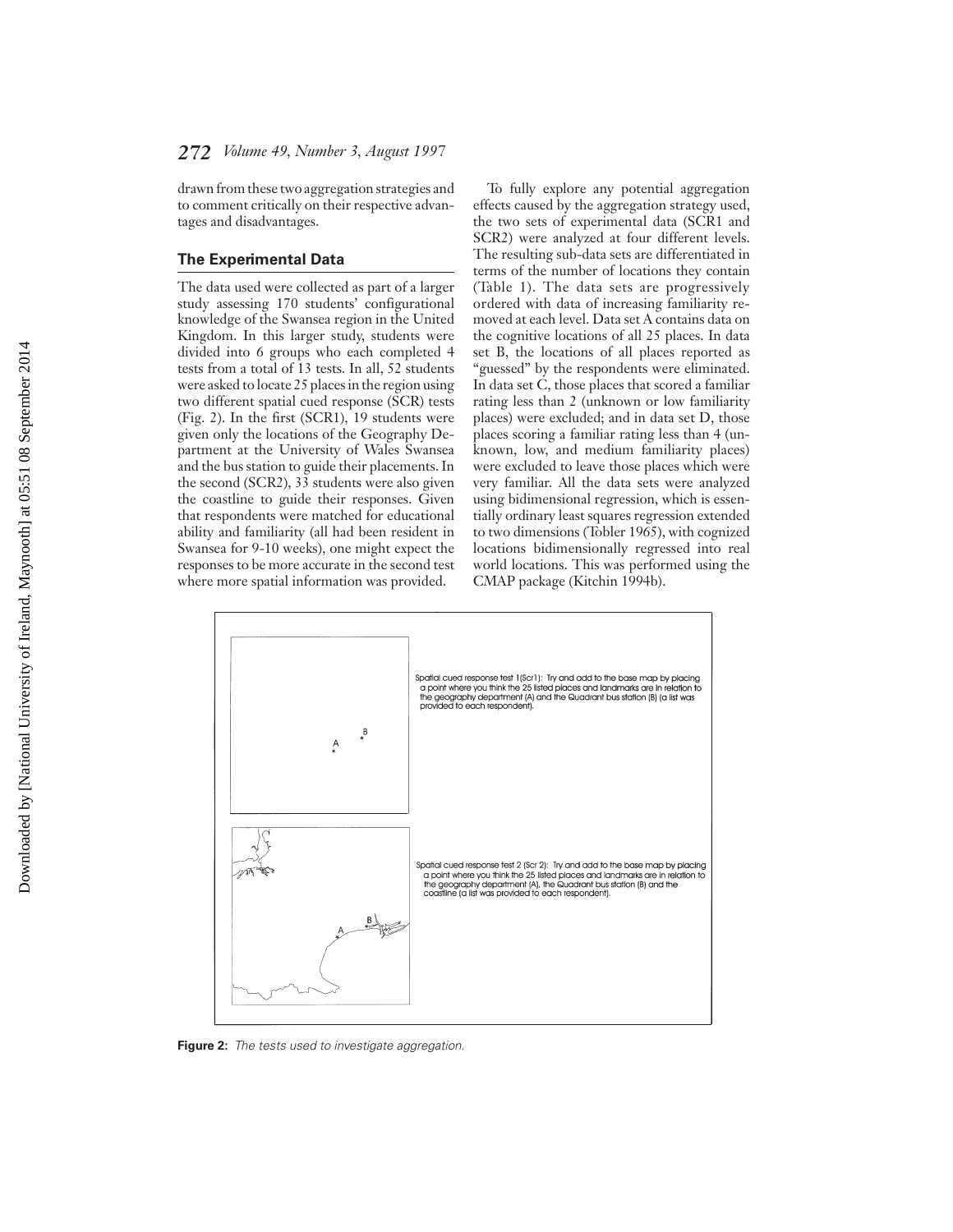|                | Data set SCR 1 (No Coastline)<br>(No Coastline) | Data set SCR 2<br>(Coastline) |  |  |  |
|----------------|-------------------------------------------------|-------------------------------|--|--|--|
| Sub-data set A | 25 places located                               | 25 places located             |  |  |  |
| Sub-data set B | Guesses removed                                 | Guesses removed               |  |  |  |
| Sub-data set C | Low familiar places removed                     | Low familiar places removed   |  |  |  |
| Sub-data set D | Low and medium places removed                   | Low and medium places removed |  |  |  |

### **Table 1** Experimental Data Sets

## **Results**

Tables 2 and 3 provide the aggregated values for all the bidimensional regression results for each of the four data sets (A-D) for the two spatial cued response tests. The result variables in the tables represent different facets of the goodnessof-fit between the real world and cognitive data sets. The r<sup>2</sup> value represents the measure of association between the two configurations. The **scale** is an index that measures the scale change needed to produce the best fit between the cognitive space and the real world space. A scale value of less than one indicates that the cognitive space needs to be contracted (reduced)

to fit the real world space; a scale value of greater than one indicates that the cognitive space needs to be expanded. The **angle** value is the angle to which the coordinate axes must be rotated to produce the best fit with the real world space. An angle value with a positive value indicates the counterclockwise rotation needed to produce a best fit; a negative value indicates the clockwise rotation. The  $a_1$  value is the horizontal translation, with a positive value indicating a west-toeast shift and a negative value indicating an east-to-west shift;  $a_2$  is the vertical translation, with a positive value indicating a south-to-north shift and a negative value indicating a north-tosouth shift (Lloyd 1989). The **distortion index**

**Table 2** Spatial Cued Response Test 1 Aggregated Results for Four Data Sets

| Variable            |           | Data set A |          |       |    | Data set B |          |          |       |  |
|---------------------|-----------|------------|----------|-------|----|------------|----------|----------|-------|--|
|                     | CA        | IA         |          |       | CА |            | IA       |          |       |  |
|                     | mean      | mean       | med      | st d  |    | mean       | mean     | med      | st d  |  |
| $^2$                | .77       | .55        | .59      | .18   |    | .82        | .67      | .72      | .13   |  |
| scale               | 0.96      | 0.81       | 0.83     | 0.16  |    | 0.95       | 0.82     | 0.82     | 0.16  |  |
| angle               | $-24.21$  | $-25.65$   | $-26.42$ | 8.93  |    | $-22.17$   | $-23.56$ | $-24.79$ | 8.92  |  |
| $a_1$               | 285.56    | 351.2      | 363.7    | 107.9 |    | 272.39     | 327.8    | 309.8    | 106.9 |  |
| a,                  | $-194.99$ | $-99.5$    | $-118.4$ | 130.1 |    | $-174.26$  | $-104.1$ | $-75.7$  | 132.5 |  |
| distortion index    | 35.30     | 50.42      | 48.20    | 12.29 |    | 30.51      | 42.20    | 38.88    | 9.89  |  |
| box side 1          | 225.27    | 375.5      | 373.8    | 122.5 |    | 232.54     | 299.5    | 270.8    | 96.6  |  |
| box side 2          | 39724     | 508.3      | 513.8    | 159.1 |    | 318.94     | 332.3    | 330.1    | 1473  |  |
| absolute distortion | 2382      | 2929       | 2878     | 1003  |    | 2314       | 2317     | 2200     | 1065  |  |
| relative distortion | 1721      | 2436       | 2544     | 685   |    | 1527       | 1646     | 1747     | 625   |  |
| total distortion    | 2676      | 3643       | 3481     | 1072  |    | 2535       | 2704     | 2741     | 1169  |  |

| Variable            |           | Data set C |          |       |           | Data set D |          |       |  |  |
|---------------------|-----------|------------|----------|-------|-----------|------------|----------|-------|--|--|
|                     | CA        | IA         |          | CА    |           | IA         |          |       |  |  |
|                     | mean      | mean       | med      | st d  | mean      | mean       | med      | st d  |  |  |
| $\mathcal{L}$       | .85       | .69        | .72      | .16   | .80       | 72         | .72      | .16   |  |  |
| scale               | 0.94      | 0.82       | 0.80     | 0.14  | 0.88      | 0.84       | 0.82     | 0.18  |  |  |
| angle               | $-22.86$  | $-22.00$   | $-17.39$ | 10.79 | $-19.98$  | $-17.64$   | $-19.30$ | 14.74 |  |  |
| $a_1$               | 276.20    | 317.8      | 316.8    | 111.3 | 270.59    | 262.2      | 280.9    | 160.9 |  |  |
| a <sub>2</sub>      | $-189.65$ | $-99.3$    | $-60.4$  | 135.3 | $-136.35$ | $-75.7$    | $-60$    | 161.2 |  |  |
| distortion index    | 28.22     | 39.79      | 38.98    | 12.30 | 32.06     | 37.53      | 38.89    | 12.41 |  |  |
| box side 1          | 233.08    | 232.5      | 221.2    | 99.4  | 275.73    | 175.1      | 145.5    | 85.7  |  |  |
| box side 2          | 281.07    | 226.4      | 191.0    | 128.5 | 250.45    | 150.4      | 106.6    | 89.6  |  |  |
| absolute distortion | 2393      | 1569       | 1385     | 951   | 2067      | 968        | 1102     | 528   |  |  |
| relative distortion | 1513      | 1099       | 975      | 593   | 1464      | 687        | 797      | 352   |  |  |
| total distortion    | 2546      | 1780       | 1482     | 1010  | 2318      | 1062       | 1171     | 519   |  |  |

CA - data aggregated

IA - individual aggregated

med - median

st d - standard deviation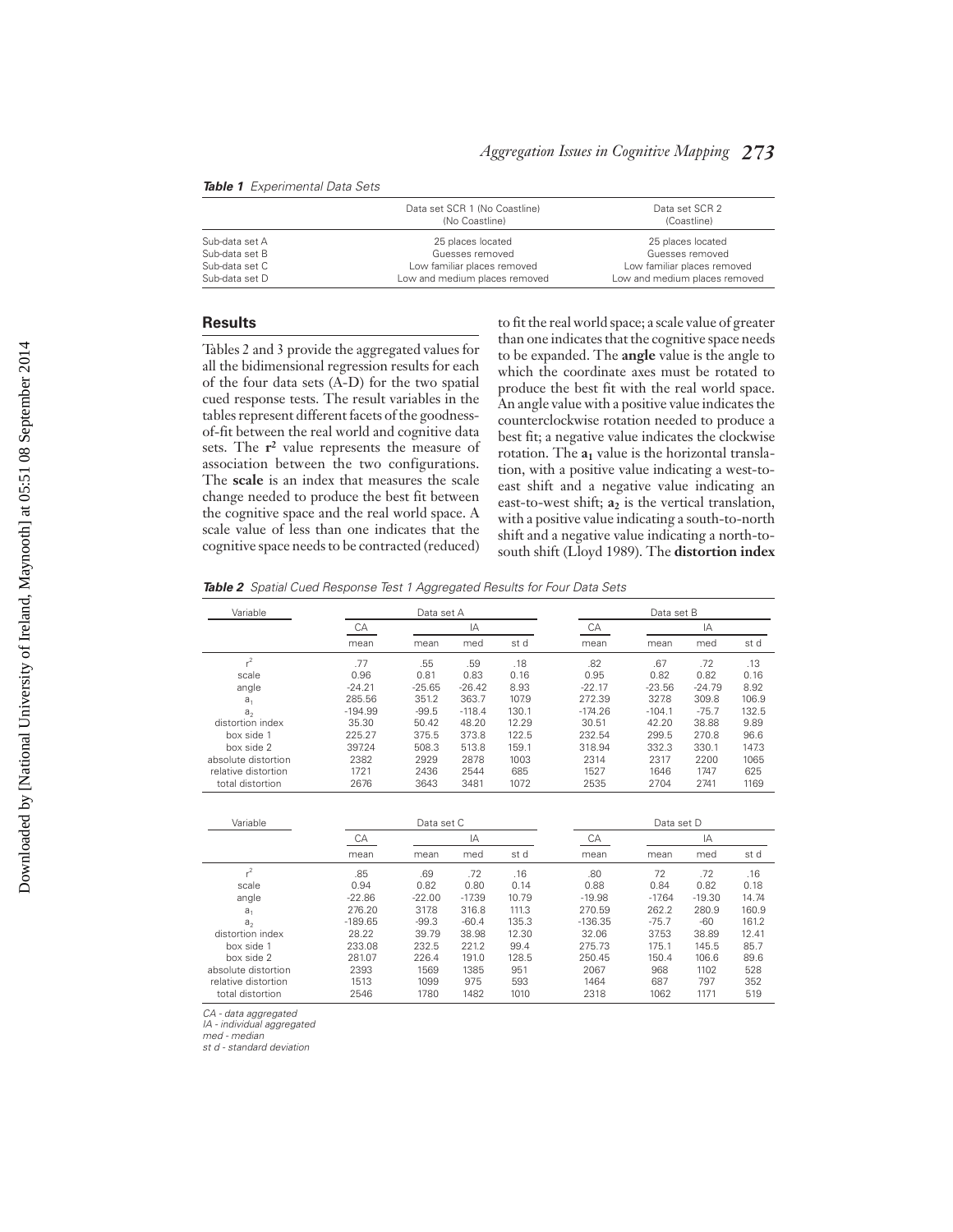### *274 Volume 49, Number 3, August 1997*

| Variable            | Data set A |            |         |         | Data set B |           |            |         |       |  |
|---------------------|------------|------------|---------|---------|------------|-----------|------------|---------|-------|--|
|                     | CA         |            | IA      |         |            | CA        |            | IA      |       |  |
|                     | mean       | mean       | med     | st d    |            | mean      | mean       | med     | st d  |  |
| $r^2$               | .79        | .52        | .59     | .25     |            | .85       | .67        | .75     | .22   |  |
| scale               | 1.17       | 0.87       | 0.94    | 0.87    |            | 1.12      | 0.91       | 0.94    | 0.14  |  |
| angle               | $-5.32$    | $-5.11$    | $-4.36$ | $-5.11$ |            | $-5.31$   | $-5.75$    | $-4.08$ | 10.75 |  |
| $a_1$               | $-47.81$   | 114.24     | 91.20   | 114.24  |            | $-29.71$  | 91.9       | 56.4    | 127.0 |  |
| a <sub>2</sub>      | $-122.04$  | 24.40      | 22.42   | 24.40   |            | $-105.96$ | $-9.9$     | $-7.2$  | 82.1  |  |
| distortion index    | 33.56      | 52.18      | 48.33   | 52.18   |            | 27.78     | 41.60      | 36.32   | 16.06 |  |
| box side 1          | 169.44     | 408.46     | 403.50  | 408.46  |            | 128.37    | 296.6      | 251.3   | 128.7 |  |
| box side 2          | 399.74     | 517.01     | 509.86  | 517.01  |            | 335.80    | 328.9      | 343.2   | 151.7 |  |
| absolute distortion | 1007.43    | 1370.5     | 1321.2  | 1370    |            | 836.24    | 966        | 784     | 665   |  |
| relative distortion | 1579.71    | 2384       | 264.4   | 2384    |            | 1340      | 1562       | 1456    | 578   |  |
| total distortion    | 1455.36    | 2431.8     | 2390.6  | 2431    |            | 1215      | 1652       | 1422    | 681   |  |
|                     |            |            |         |         |            |           |            |         |       |  |
| Variable            |            | Data set C |         |         |            |           | Data set D |         |       |  |
|                     | CA         | IA         |         |         |            | CA<br>IA  |            |         |       |  |
|                     | mean       | mean       | med     | st d    |            | mean      | mean       | med     | st d  |  |
| $r^2$               | .89        | .78        | .84     | .19     |            | .93       | .79        | .86     | .20   |  |
| scale               | 1.06       | 0.93       | 0.96    | 0.11    |            | 1.00      | 0.93       | 0.92    | 0.16  |  |
| angle               | $-4.31$    | $-2.34$    | $-1.13$ | 7.07    |            | $-5.00$   | $-2.49$    | $-0.45$ | 7.36  |  |
| $a_1$               | 4.81       | 65.6       | 51.4    | 83.5    |            | 43.55     | 69.3       | 72      | 100.3 |  |
| a <sub>2</sub>      | $-73.68$   | 4.5        | 3.6     | 86.3    |            | $-62.01$  | $-4.5$     | 10.3    | 109.2 |  |
| distortion index    | 23.29      | 32.59      | 28.57   | 14.89   |            | 18.71     | 30.45      | 27.44   | 15.97 |  |
| box side 1          | 95.13      | 182.5      | 157.1   | 92.9    |            | 118.58    | 131.8      | 129.7   | 89.5  |  |
| box side 2          | 285.98     | 200.3      | 159.3   | 138.9   |            | 221.15    | 122        | 104     | 73.8  |  |
| absolute distortion | 576.98     | 583        | 453     | 585     |            | 513.78    | 468        | 341     | 568   |  |
| relative distortion | 1150       | 845.6      | 806.2   | 459.9   |            | 920.34    | 523.4      | 494.5   | 379.3 |  |
| total distortion    | 1046       | 923.7      | 822.6   | 555     |            | 958.16    | 622        | 487     | 532   |  |

**Table 3** Spatial Cued Response Test 2 Aggregated Results for Four Data Sets

CA - data aggregated IA - individual aggregated

med - median st d - standard deviation

provides a measure of how distorted the cognitive configuration is on a scale between 0 and 100 and is the ratio of D to  $D_{\text{max}}$ , where D is the average distance of vectors separating matched pairs and  $D_{\text{max}}$  is the maximum value D can achieve, which is constrained by the objective map size (Waterman and Gordon 1984). This can be displayed graphically using a box of distortion that indicates the orientation of maximum and minimum distortion for each point whether by stretching or compressing, and the box's diagonal is the distortion distance D. The **absolute distortion** refers to the distance between the real and cognitive locations and the **relative distortion** indicates whether the locations in the cognitive configuration are positioned relative to each other. The total distortion combines both of these elements. Each of these bidimensional regression variables reveals a different facet about the association between the cognitive space and real world space and allows the exact reason for any differences between spaces to be determined. For example,

**r2** values for two different individual data sets might be very similar, but the two data sets might differ significantly in terms of the scaling (scale), rotation (angle), and translation ( $a_1$  and a2) needed to produce the best fit. Similarly, while some variables such as scale and angle might be contiguous, patterns of distortion might differ substantially across cognitive space. It is therefore important to examine all of these variables in order to fully understand individual and collective cognitive spaces and their relationship to real world space.

The four major columns of data refer to the four data sets used in which differences between cognized and actual locations are analyzed for different numbers of places. For each data set, results are reported for both the collective aggregation scheme and the individual aggregation scheme. For the latter, where individual results are averaged, both the mean and median results for all respondents completing each respective test are reported. The standard deviation across the respondents is also reported. In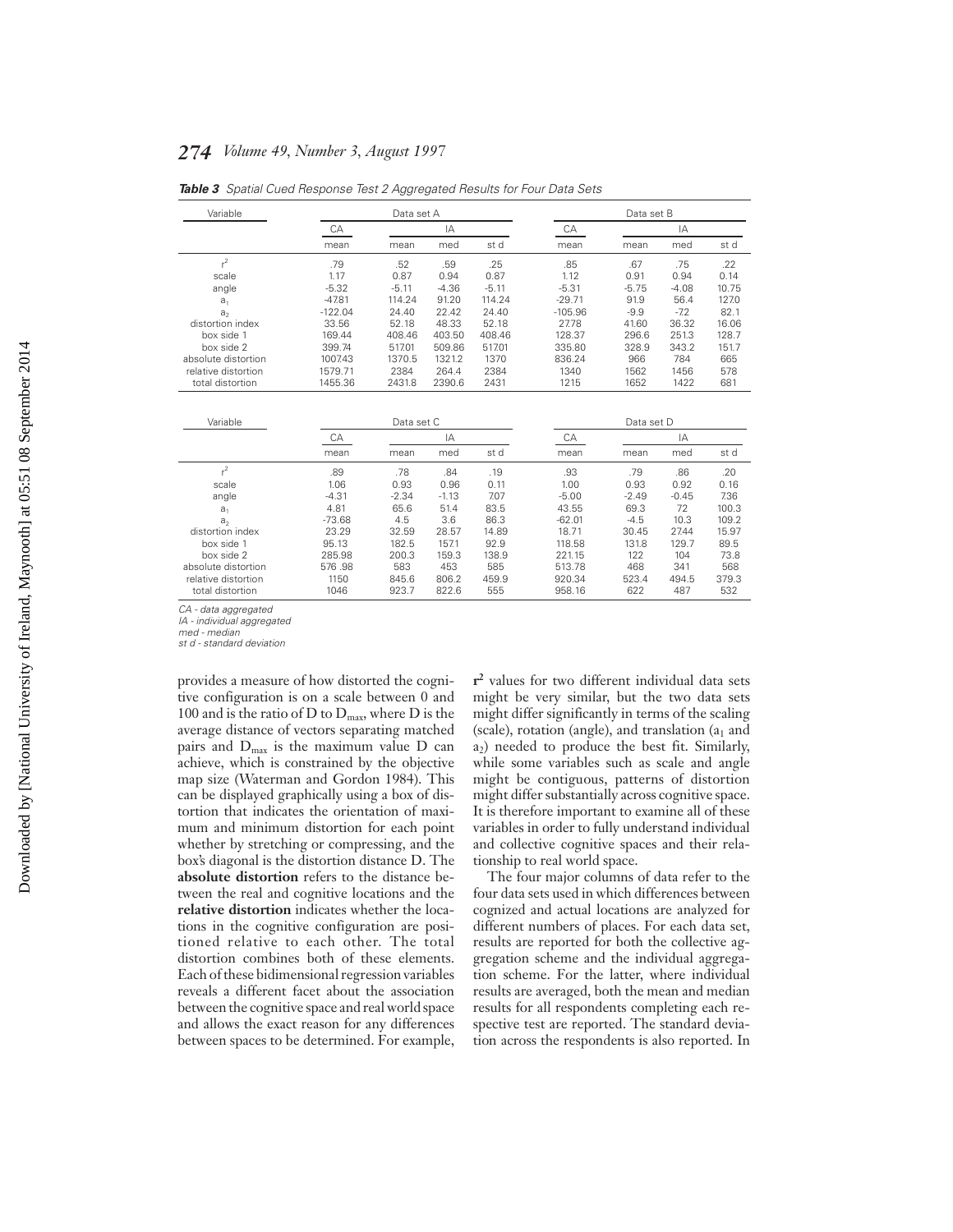although the median and standard deviation figures for the IA method are also informative because they show the degree of deviation in individual estimates.

It is clear that the two aggregation strategies produce different results for all four sub-data sets on both spatial cued response tests (Fig. 3). For example, the collective aggregation rsquared value for data set A for SCR1 (Table 2) is .77. The equivalent individual aggregate value is .55 with a standard deviation of .18. A similar difference is observed in Table 2 for SCR2. Indeed, Figure 4 shows that in both tests the vast majority of the individual r-squared values are lower than the respective aggregate CA values. In both tests, but particularly in SCR2 where the coastline was provided, the aggregated values disguise a great deal of variation in the individual responses, with some individuals clearly having an accurate cognition of the environment and others having very poor mental representations of the area.

A comparison of the r-squared values across the four sub-data sets (A-D) reveals that the difference between the two aggregation strategies tends to decrease as the more unfamiliar locations are excluded from each individual's responses (Fig. 3). For instance, in data set D for SCR1, the r-squared value for the CA framework is .80 compared with a value of .72 with a standard deviation of .16 for the IA framework. As expected, the r-squared values tend to increase as the more unfamiliar places are dropped from the analysis, and comparing equivalent values and the cognitive maps appears to be more accurate when more spatial cueing is provided (Fig. 3). However, this result is itself a product of aggregation, as the individual results shown in Figure 4 suggest. It would appear from the individual r-squared values for SCR2, where more spatial information is provided in the form of the local coastline, that this extra information has the effect of producing a much greater variation in the accuracy of the cognitive maps. However, the extra spatial information is not leading to more accurate aggregated results as might be expected. The reason for this is that respondents are being asked to locate 25 places regardless of whether they are familiar with each place. Once the guesses (data set B) and unfamil-

iar places (data sets C and D) have been removed from the analysis the effect of the spatial cueing becomes apparent, with large increases in individual r-squared values and associated rises in IA and CA aggregated r-squared values (Figs. 3 and 4; Tables 2 and 3).

There are similar differences between the CA and IA methods of analysis on all the reported statistics in Tables 1 and 2. In most cases the results suggest that the interpretations regarding cognitive process would differ according to which method was employed. For example, the CA scale values are higher than the IA scale values. The IA scale values indicate that on average, the cognitive space of individual maps needs to be enlarged to best fit the real world space. The process of collective aggregation has removed this scaling effect. The differences between CA and IA values are consistent across the bidimensional regression variables, with no one variable being affected more than the others. However, the differences between the CA and IA angle values are negible. This is because for both SCR1 and SCR2 the coastline acts as a strong frame of reference by which to orientate placements. For SCR2 the coastline was provided to the respondents. On SCR1, the coastline was the dominant, mental, frame of reference. Students generally believed that the coastline was "shallower" than in reality, and as a consequence, orientated all their placements to fit this notion. There is little deviation between CA and IA values because of the consistency of this miscognition, with the majority of respondents believing the bay to be orientated along an east-west orientation.

Generally, the CA method produces a more stable set of results as the more unfamiliar places are excluded from the data set, with the IA method showing more clearly the improvement in individuals' cognitive maps as more unfamiliar places are excluded from the analysis. For instance, the total distortion measure reported for both SCR1 in Table 1 and SCR2 in Table 2 exhibits very little change across the four data sets when it is computed by the CA method but shows a rather dramatic change when computed by the IA method (the value for data set D being less than a third that for data set A in both cases) (Fig. 3). Again, this suggests that the more usual method of analysis, the CA method, which involves aggregating the data prior to analysis, can disguise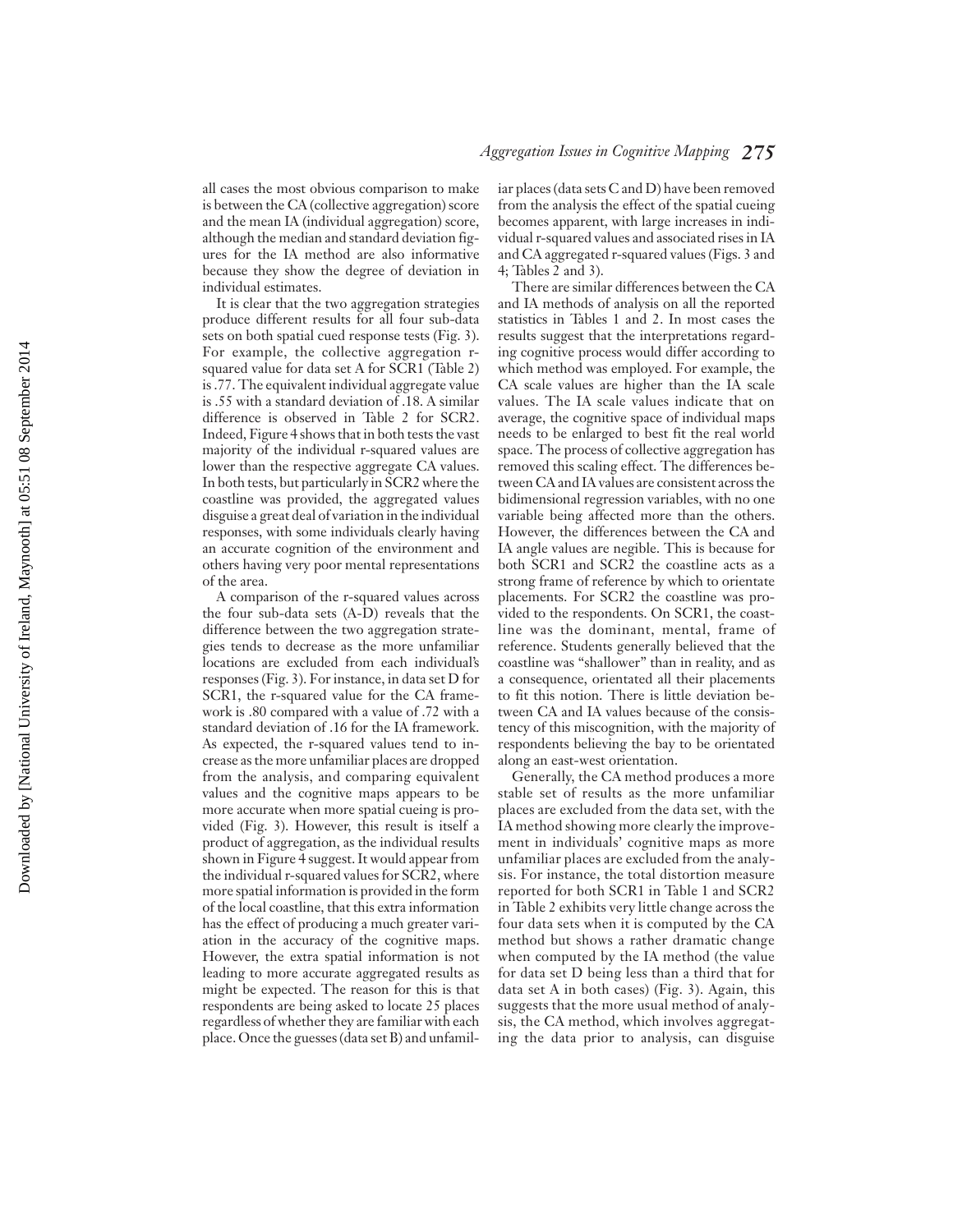

Figure 3: Comparing selected bidimensional regression results across sub-data sets.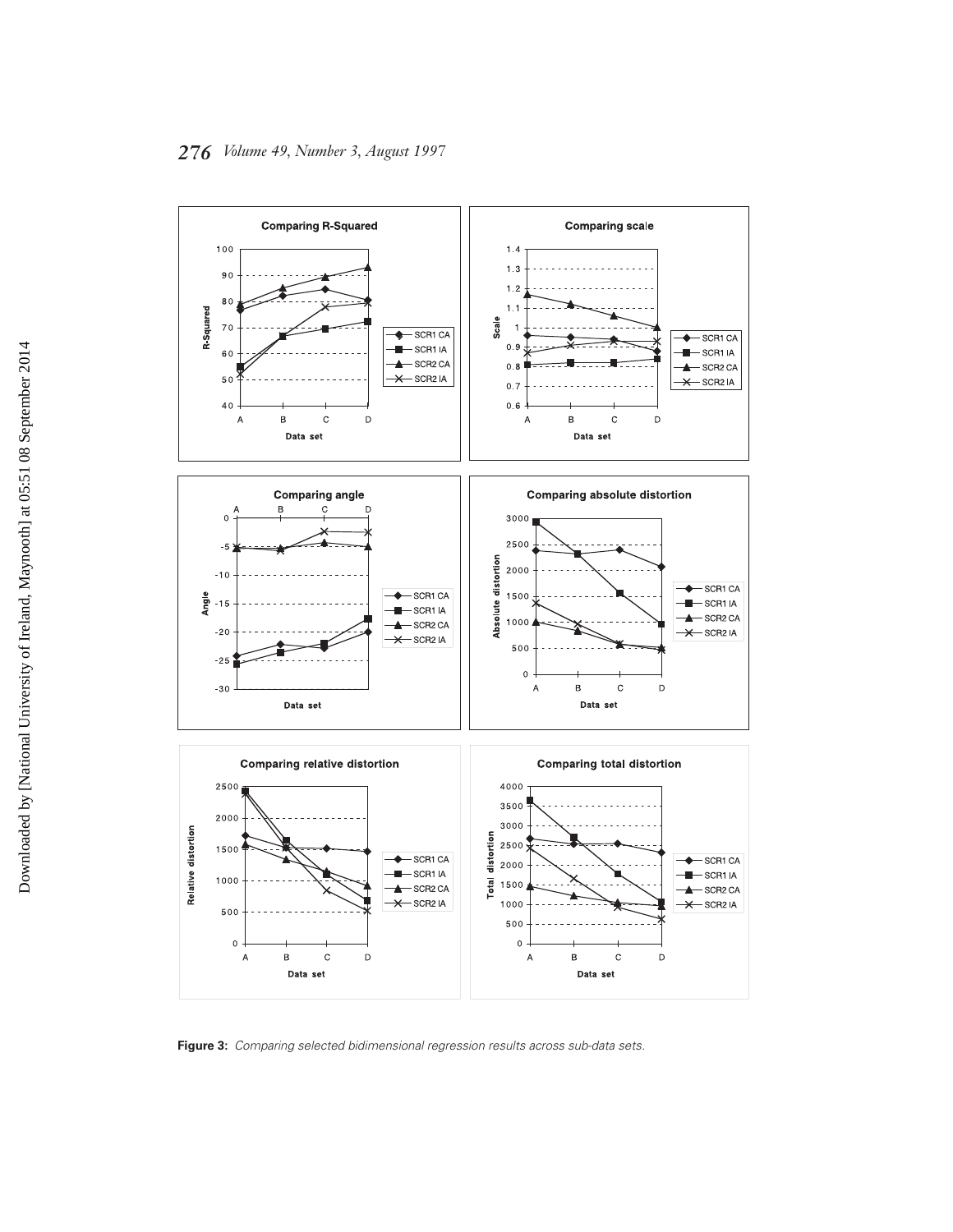some interesting facets of cognitive mapping that are apparent only in the IA results by removing individual idiosyncratic differences.

However, although the above results suggest that the collective aggregation strategy needs to be used with caution when examining cognition, the strategy does allow groups of individuals to be compared on the basis of their shared place

cognition. Place cognition is the consensual view of where each individual place is located. Through collective aggregation, a group's underlying, shared cognitive map knowledge can be investigated, with the unique individual deviations removed. It is argued that any remaining systematic distortions will be part of normal processing and part of a group's cognitive map





Figure 4: R-squared values from the spatial cured response tests.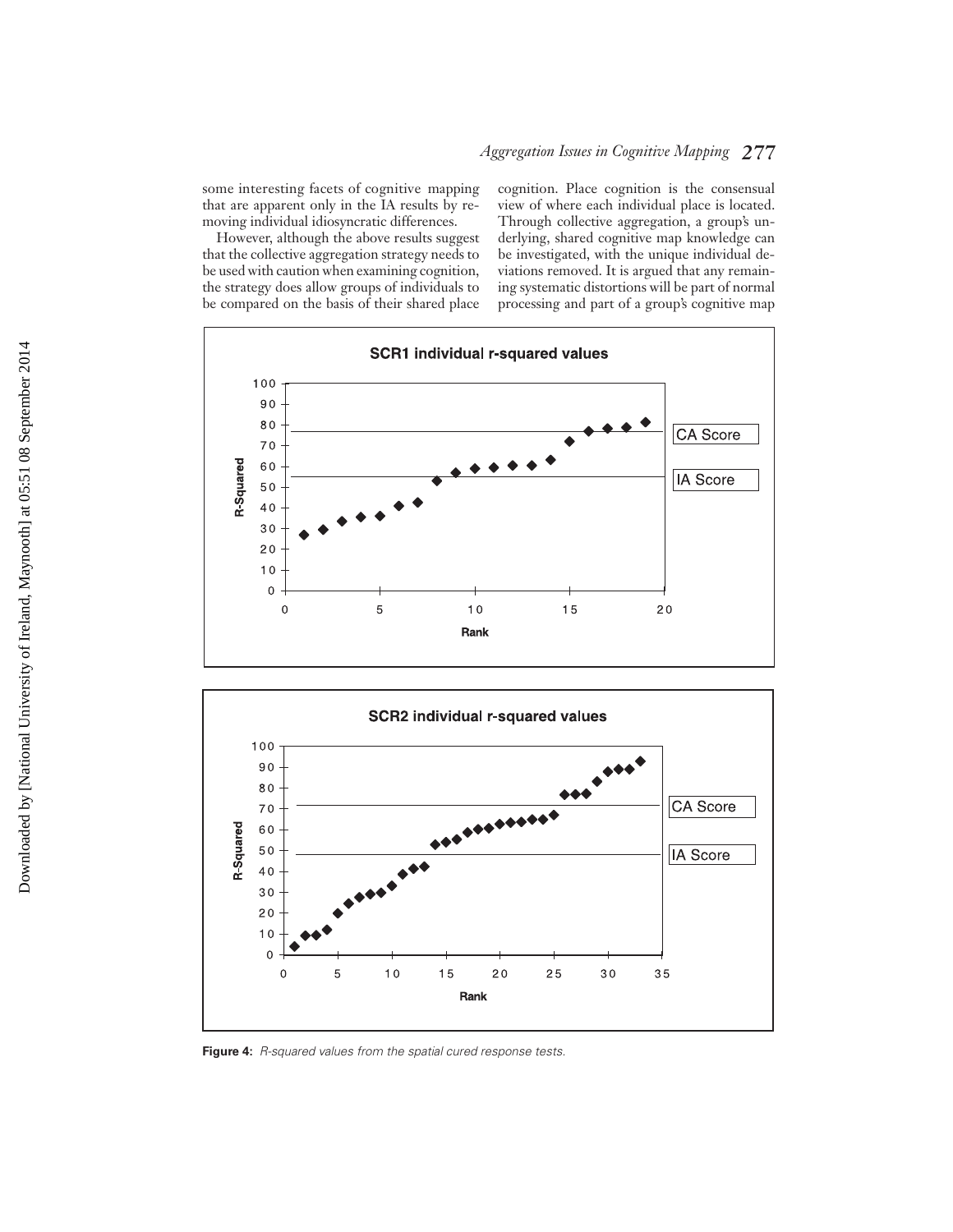knowledge (Lloyd and Heivly 1987). Thus the method allows the group's cognition of the base data to be assessed, although there may well be problems of making inferences about the group's individual cognition. A similar finding in different contexts has been reported by, inter alia, Newcombe (1985), Cadwallader (1976), Mackay and Olshavsky (1975), and Lloyd (1989).

### **Significance of Differences**

The fact that the two different aggregation strategies produced differing results and hence alternative conclusions when used to analyze the same data sets has important implications relating to validity and integrity of a study. In particular, analytical and ecological validity become weakened. Analytical validity concerns whether the most appropriate method of analysis has been chosen, leading to results that are conceptually or statistically sound and represent the data truly (Turk 1990). For example, McNamara et al. (1989) suggest that some methods of analysis might impose a structure on the results that in reality does not exist. The example they use to highlight this problem is that of an ordered tree algorithm used to determine if data are hierarchically structured. This approach, they argue, might identify a hierarchical structure in the data, where in fact only clustering across an area takes place. Thus in some cases this analysis leads to erroneous conclusions because the results cannot be interpreted with confidence.

Ecological validity is concerned with the inferences that can be made from the results of a study. In psychology, it generally refers to the extent to which environments experienced by the respondents in a scientific investigation have the properties they are supposed to have, or are assumed to have by the investigator (Brofenbrenner 1979). In geography, however, ecological validity generally concerns the problems of inferring characteristics of individuals from aggregate data referring to a population (Johnston et al. 1991). There are a number of other fallacies associated with ecological validity concerning the problems of generalization across circumstances, times, and areas (Alker 1969). Individualistic fallacy is the assumption that a whole is no more than the sum of its parts; many societies are more than mere aggregations of individuals and the characteristics of the latter should not necessarily be attributed to the former. Universal (external) fallacy assumes that the pattern

observed in a sample holds for all, but very often, the data set studied is not a random sample of the population to which the results are generalized. Selective fallacy occurs when the experimenter uses carefully selected cases to "prove" a general point. Cross-sectional fallacy is the assumption that what is observed at one point in time holds for others. Crosslevel fallacy assumes that a pattern observed for one aggregation of the data will hold for all aggregation (using the same strategy) with differences in scale and zonation potentially affecting results (modifiable areal unit problem [MAUP]).

This study has amply demonstrated that there also exists an analytical fallacy, which assumes that the pattern observed for one aggregation of the data will hold when a different aggregation strategy is used. This is clearly not the case. As such, we have shown that, at present, both the analytical and ecological validity of cognitive mapping studies using an aggregation strategy are weakened. However, by identifying the strengths and weaknesses of each strategy it has been demonstrated that each strategy can be used with confidence to explore particular trends within the data. As a result, it is suggested that care needs to taken to choose the appropriate aggregation strategy when analyzing cognitive mapping data sets. Blindly adopting the traditional collective aggregation strategy could potentially lead to weakened validities and to a study with low integrity, from which few definitive conclusions can be drawn.

### **Conclusions**

Clearly, care has to be exercised in drawing conclusions from aggregated cognitive mapping data. The strategy of collective aggregation is useful for measuring place cognition, but no inferences concerning the cognitive maps of individuals (individual cognition) can be drawn from such a strategy of analysis because it exaggerates individual cognition by removing residual errors. As such, cognitive mapping studies that have employed the strategy of collective aggregation to draw conclusions about individuals' cognitive maps might be misleading. For instance, Magana et al. (1981) used the strategy of collective aggregation individual coordinate data to compare four different tests designed to measure configurational knowledge. As noted, such a strategy is flawed because collective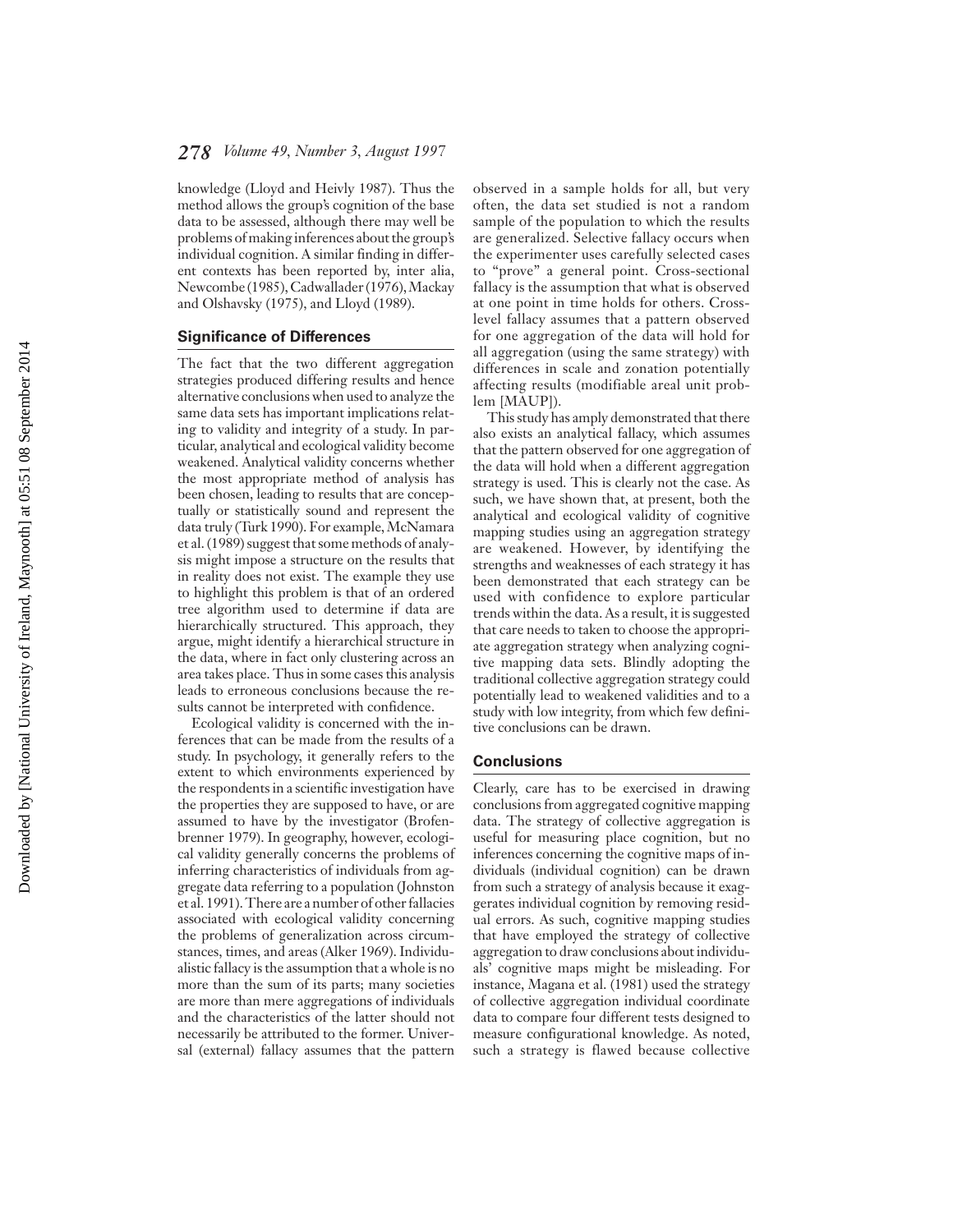aggregation removes residual error producing **r**<sup>2</sup> values that are similar. It is shown above from the disaggregated results that tests that have similar data aggregated results can produce different disaggregated results (Fig. 3). Evans et al. (1981) used the strategy of collective aggregation to compare groups of individuals at two different sites and over time, concluding that individuals did improve with time. Again, because this study has drawn conclusions about the individual cognition of a group's members from collective aggregated results, its conclusions may be misleading.

In summary, given that limitations in computing no longer apply and that cognitive mapping studies collect individual response data, the focus of the study should drive the type of aggregation strategy employed. If the focus of the study is on the overall cognition of a place, collective aggregation such as in Curtis and Fotheringham (1995) is possibly the preferred strategy. However, if the focus of the study is on a group of individuals' cognitive map knowledge, the preferred type of analysis is that employing individual aggregation. ■

#### **Literature Cited**

- Alker, H. S. 1969. A typology of ecological fallacy. In *Quantitative Ecological Analysis in the Social Sciences,* ed. M. Dogan and S. Rokan, 69–86. London: MIT Press.
- Brofenbrenner, U. 1979. *The Ecology of Human Development.* Cambridge, MA: Harvard University Press.
- Bryant, K. J. 1984. Methodological convergence as an issue within environmental cognition research. *Journal of Environmental Psychology* 4: 43–60.
- Cadwallader, M. T. 1976. Cognitive distance in intraurban space. In *Environmental Knowing,* ed. G. T. Moore and R. G. Golledge, 316–24. Stroudsburg, PA: Dowden, Hutchinson & Ross.
- Curtis, A., and A. S. Fotheringham. 1995. Large scale information surfaces: An analysis of city name recalls in the United States. *Geoforum* 26: 65–78.
- Downs, R. M., and D. Stea. 1973a. Theory. In *Image and Environment,* ed. R. M. Downs and D. Stea, 8–26. Chicago: Aldine.
- ———. 1973b. Cognitive maps and spatial behavior: Process and products. In *Image and Environment,* ed. R. M. Downs and D. Stea, 8–26. Chicago: Aldine.
- Evans, G. W., D. G. Marrero, and P. A. Butler. 1981. Environmental learning and cognitive mapping. *Environment and Behavior* 13: 83–104.
- Ewing, G. O. 1981. On the sensitivity of conclusions about the bases of cognitive distance. *Professional Geographer* 35: 311–14.
- Fotheringham, A. S., and D. W. S. Wong. 1991. The modifiable areal unit problem in multivariate statistical analysis. *Environment and Planning A* 23: 1,025–44.
- Fotheringham, A. S., P. A. Densham, and A. Curtis. 1995. The zone definition problem in locationallocation modeling. *Geographical Analysis* 27: 61–77.
- Gehlke, C. E., and K. K. Biehl. 1934. Certain effects of grouping upon the size of the correlation coefficient in census tractmaterial. *Journal of the American Statistical Association,* Supplement 29: 169–70.
- Golledge, R. G., and R. J. Stimson. 1987. *Analytical Behavioral Geography.* London: Croom Helm.
- Golledge, R. G., T. R. Smith, J. W. Pellegrino, S. Doherty, and S. P. Marshall. 1985. A conceptual model and empirical analysis of children's acquisition of spatial knowledge. *Journal of Environmental Psychology* 5: 125–52.
- Gould, P. 1975. Acquiring spatial information. *Economic Geography* 51: 87–99.
- ———. 1976. Cultivating the garden: A commentary and critique on some multidimensional speculations. In *Spatial Choice and Spatial Behavior,* ed. R. G. Golledge and G. Rushton, 83–91. Columbus: Ohio State University Press.
- Harman, E. J., and J. F. Betak. 1976. Behavioral geography, multidimensional scaling and the mind. In *Spatial Choice and Spatial Behavior,* ed. R. G. Golledge and G. Rushton, 3–22. Columbus: Ohio State University Press.
- Johnston, R. J., D. Gregory, and D. M. Smith, eds. 1991. *Dictionary of Human Geography.* Oxford: Blackwell.
- Kitchin, R. M. 1994a. Cognitive maps: What are they and why study them? *Journal of Environmental Psychology* 14: 1–19.
- ———. 1994b. *CMAP (Cognitive Mapping Analysis Package).* Public Domain Software, University of Wales Swansea.
- Kitchin, R. M., and R. D. Jacobson. Forthcoming. Techniques to collect and analyze the cognitive map knowledge of people with visual impairments or blindness: Issues of validity. *Journal of Visual Impairment and Blindness.*
- Lloyd, R. 1989. Cognitive maps: Encoding and decoding information.*Annals of the Association of American Geographers* 79(1): 101–24.
- Lloyd, R., and C. Heivly. 1987. Systematic distortions in urban cognitive maps. *Annals of the Association of American Geographers* 77: 191–207.
- MacKay, D. B. and R. W. Olshavsky. 1975. Cognitive maps of retail locations: An investigation of some basic issues. *Journal of Consumer Research* 2: 197–205.